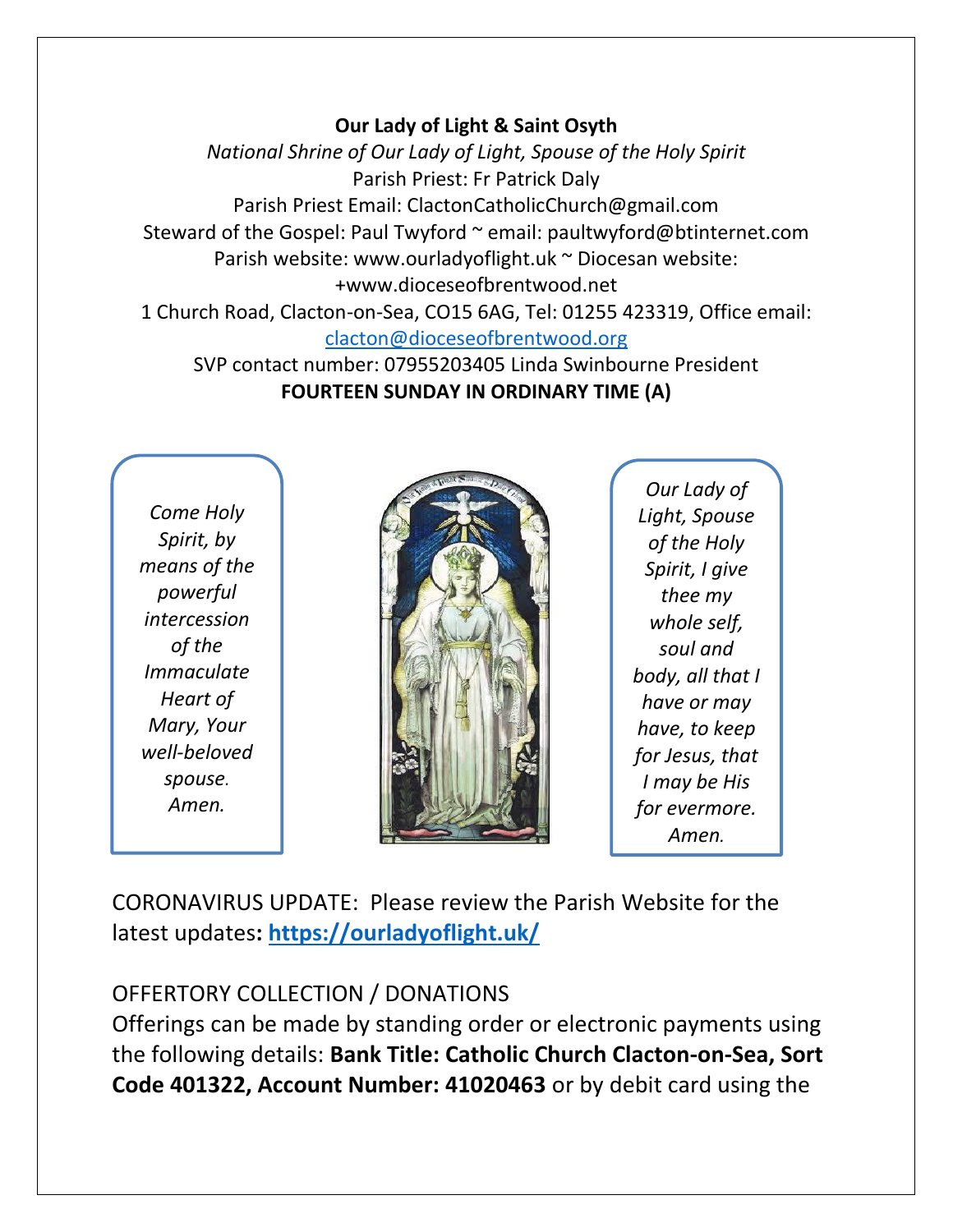donation button on our website. Members of the gift-aid scheme should quote their name and gift aid number in the Reference. Thank you for your support. Fr Patrick.

CHURCH OPENING FOR PERSONAL PRAYER: Thank you for those who have generously volunteered to help with stewarding and cleaning. I am delighted to confirm that the Church is now open for personal prayer from 10.00 am to 2.00 pm on Saturday. Please note the following:

- You must wear a face covering
- The maximum number of visitors at one time is 5
- You must follow the instructions of the Parish Stewards
- You must not visit if you are at 'clinical risk' of COVID 19 or have been advised to shield
- You must follow 'social distancing'
- You must sanitise your hands on entering and leaving the Church
- You will be asked to provide your contact details in the event of the need for contact tracing.
- Children are welcome but must be accompanied by an adult
- Access to the hall toilets is not permitted at the present time.

This is an important first step towards normal services. Thank you for your support. Fr Patrick.

THE CELEBRATION OF PUBLIC MASS. I am planning to celebrate the first public Mass on Friday  $17<sup>th</sup>$  July at 9.30 am. This is subject to the completion of the COVID19 procedures and authorisation from the Diocese. Further details will be provided in next week's newsletter.

THE SACRAMENT OF RECONCILIATION will resume in the presbytery garden on Saturday 18th July from 11.00 am to 12.00 pm. Please remain in your car or wait in the car park until you are called into the garden through the rear gate.